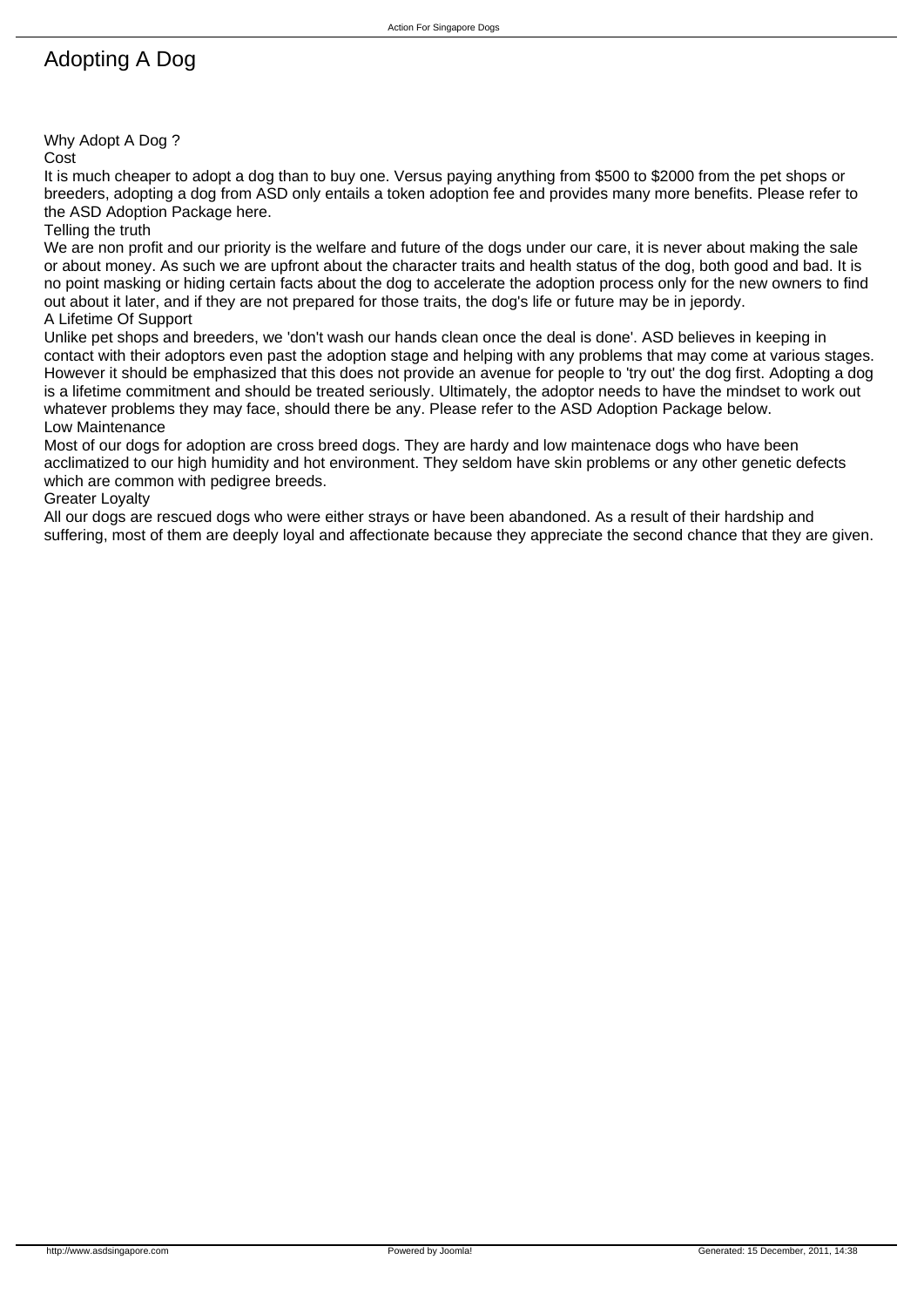#### The Adoption Procedure Last Updated Saturday, 05 December 2009

 - From our website www.asdsingapore.com, browse the 'Dogs For Adoption' section where pics of the dogs are posted together with their bio, and note down a few of the dogs you may be interested in.

 - Contact us by email or call the hotline to enquire on the availability of these dogs. An Adoption Counsellor will discuss with you about your requirements or expectations and in turn give you more information on the dog's behaviour traits and to highlight areas or aspects which may be pertinent to that dog.

 - If there is some basic matching between the expectations and the dog's traits, we will send you an Adoption Application Form to fill up so that we can better understand your background, experience and lifestyle.

 - A convienient time and date is then set for a non obligatory bonding session where you, the potential adoptor and at least another member of the household will be invited to visit the dog at our Centre or at the foster home. More bonding sessions can also be arranged if you require more time to assess the temperament of the dog.

- You, the potential adoptor then take some time (typically 1-3 days) to discuss with your family members and decide.

 - Should you, the potential adoptor decide to adopt, you will come down to the Centre or the foster home to sign an Adoption Agreement and bring the dog back.

- The conditions of the Adoption Agreement are :

 - To allow home visits, roughly 2 weeks to 1 month after the adoption, the purpose of which is to see if any assistance can be rendered.

 - The dog also need to be licensed, vaccinated, microchipped and sterilized and ASD provides a mandatory, comprehensive, subsidized package here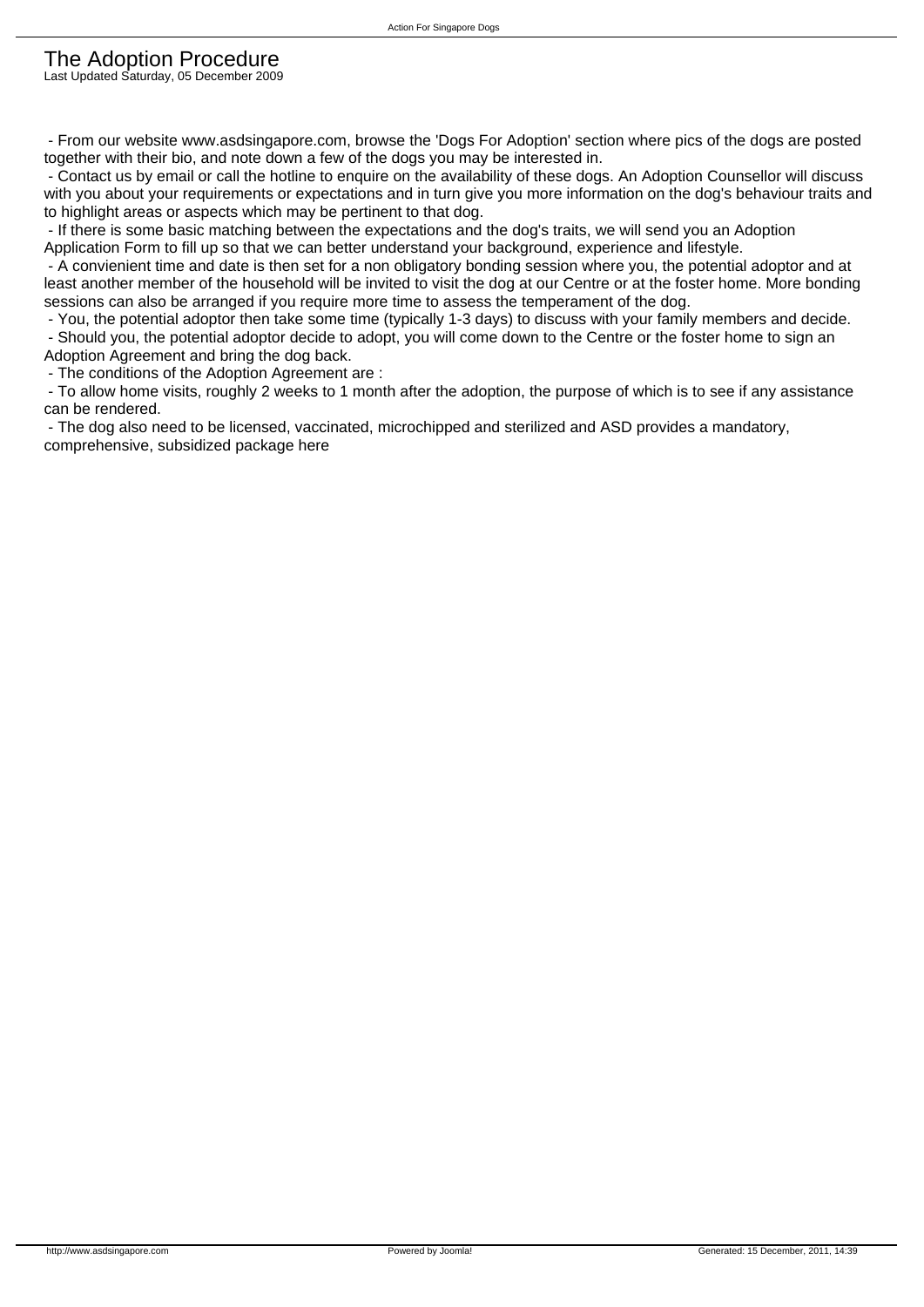#### Action For Singapore Dogs

## Adoption Package

What are the benefits of adopting a dog from ASD ?

Low Adoption Fees

ASD provides a comprehensive Adoption Package for all dogs adopted from ASD which consists of :

1 vaccination

1 microchipping procedure\*

1 health checkup

1 sterilization procedure

For more details and benefits of the above procedures, please refer to the sections below

The health/medical procedures are done at reputable private vet clinics and usually at a nearby convenient location. This package is also subsidized, costing significantly less than if a member of the public were to patronise the same clinic

The cost of the Adoption Package is as :

Male Local Cross Breed Dogs : \$200 Female Local Cross Breed Dogs : \$220

\*\*Male Pedigree Dogs 3 years and below : \$280 Female Pedigree Dogs 3 years and below : \$300

Male Pedigree Dogs above 3 years but below 5 yrs : \$230 Female Pedigree Dogs above 3 years but below 5 yrs : \$250

Male Pedigree Dogs 5 years and above : \$200 Female Pedigree Dogs 5 years and above : \$220

\* From 1st June 04 microchipping is mandatory for all ASD dogs

\*\* The distinction in categories is to deter commercial abuse of pedigree dogs Post Adoption Support

ASD believes in keeping in contact with our adoptors even past the adoption stage. Adoptors are welcome to call or email about any problems they face at any time or day or simply call us to chat about their new family member! ASD will provide advice, tips and resources to help adoptors cope with the problems if there are any. Home Visits

There will be a home visit about a month after the adoption to see if we can be of any assistance. The home visit also gives our experienced personnel an idea of the environment which may be the cause of some problems. Health Check

All dogs put up for adoption are given a thorough check up by the vet. This includes a physical check of the heart, lungs, bone structure, and they are checked for tick fever and heartworm depending on their previous environment. The full health status of the dog will be told to potential adoptors regardless of whether they are good or bad or whether they can be physically seen. This ensures that the adoptor is fully aware of the condition of the dog when they adopt it. Subsidised vax and sterilization

Vaccination is mandatory to immunise the dog against fatal diseases, and puppies of 3 months and above need 3 shots one month apart. Thereafter, vaccination is done once a year.

Sterilization is mandatory and reduces significantly the risk of tumours and cancers from developing later in their lives. The procedure is a one time operation and relatively risk free

An unsterilized female dog has a 50% chance of having womb or breast cancer (these statistics have been scientifically proven) while an unsterilzed male dog can contract testicular or prostate cancer.

The onset of these cancers or tumours usually occur when they reach middle age (5 years and above) and surgery then would have significant risk.

**Microchipping** 

Microchipping is a painless method of implanting a small microchip in the dog's neck that will give each dog an individual identification number. This ensures that should the dog be lost and is found by the various organizations or societies, they can be scanned to locate the owner thru this ID number.

From 1st June 2004 microchipping will be included in the adoption package.

Subsidised basic obedience course

Conducted by a professional trainer at a centralized location on weekends, the course consist of 6 sessions, each 1.5<br>
Nutright and the course of the consist of 6 sessions, each 1.5<br>
Generated: 15 December, 2011, 14:3